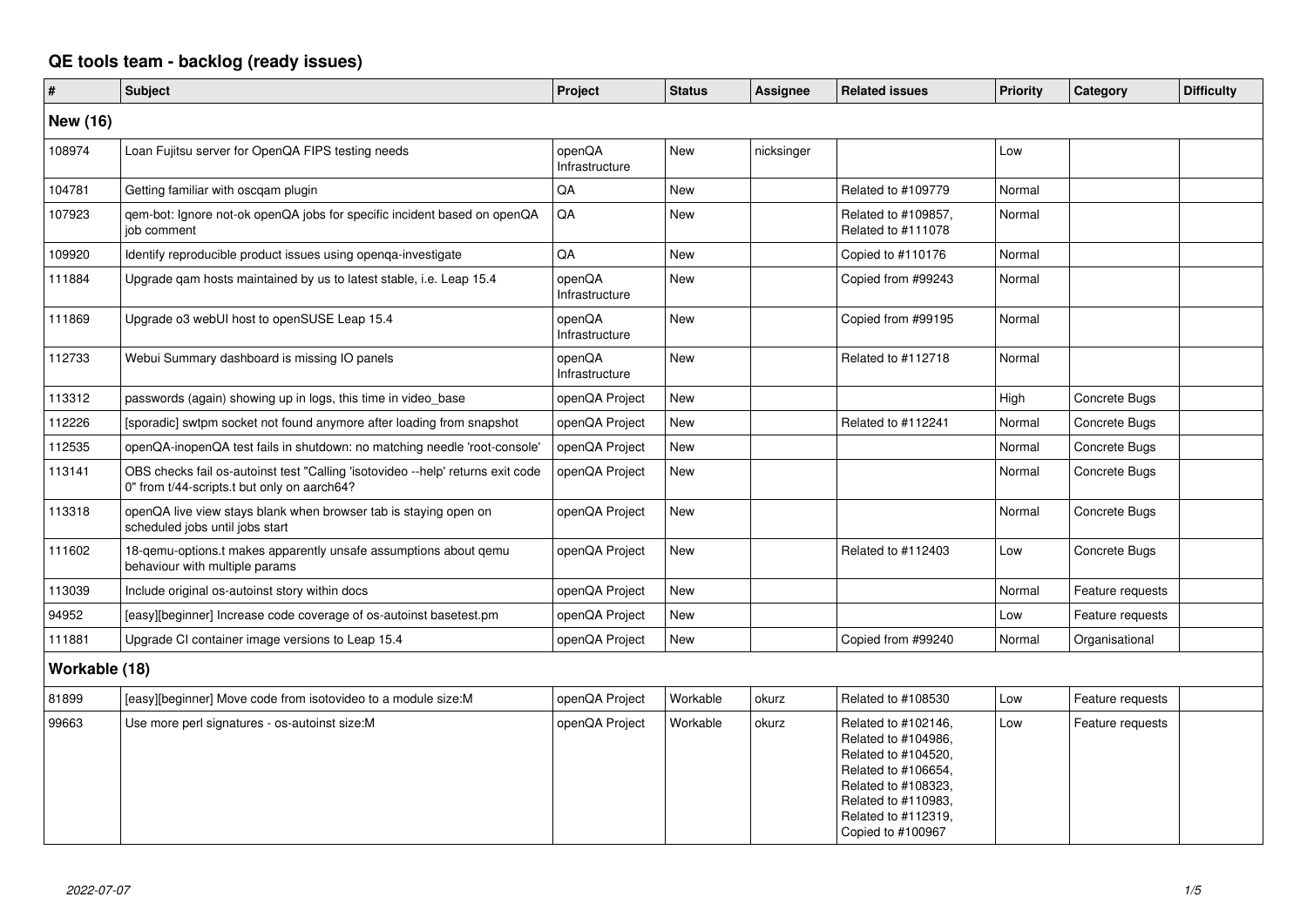| ∦               | <b>Subject</b>                                                                                                                                                                                    | Project                  | <b>Status</b> | <b>Assignee</b> | <b>Related issues</b>                       | <b>Priority</b> | Category         | <b>Difficulty</b> |
|-----------------|---------------------------------------------------------------------------------------------------------------------------------------------------------------------------------------------------|--------------------------|---------------|-----------------|---------------------------------------------|-----------------|------------------|-------------------|
| 100967          | Use more perl signatures - openQA size:M                                                                                                                                                          | openQA Project           | Workable      | okurz           | Copied from #99663,<br>Copied to #105127    | Low             | Feature requests |                   |
| 105594          | Two new machines for OSD and o3, meant for bare-metal virtualization<br>size:M                                                                                                                    | openQA<br>Infrastructure | Workable      | nicksinger      | Related to #110227                          | Normal          |                  |                   |
| 110545          | Investigate and fix higher instability of openqaworker-arm-4/5 vs. arm-1/2/3 -<br>further things to try size:M                                                                                    | openQA<br>Infrastructure | Workable      |                 | Copied to #111578                           | High            |                  |                   |
| 111473          | Get replacements for imagetester and openqaworker1 size:M                                                                                                                                         | openQA<br>Infrastructure | Workable      |                 | Copied to #111986                           | High            |                  |                   |
| 112673          | Cannot send emails from o3 size:M                                                                                                                                                                 | openQA<br>Infrastructure | Workable      |                 | Copied from #110920                         | High            |                  |                   |
| 109746          | Improve QA related server room management, consistent naming and<br>tagging size:M                                                                                                                | openQA<br>Infrastructure | Workable      |                 | Copied from #102650,<br>Copied to #110521   | Low             |                  |                   |
| 109112          | Improve os-autoinst sshXtermVt.pm connection error handling (was: "Test<br>died: Error connecting to <root@redcurrant-4.qa.suse.de>: No route to host")<br/>size:M</root@redcurrant-4.qa.suse.de> | openQA<br>Infrastructure | Workable      |                 | Related to #98832, Has<br>duplicate #109719 | Low             |                  |                   |
| 111338          | Open source https://gitlab.suse.de/qa-maintenance/mtui size:M                                                                                                                                     | QA                       | Workable      |                 | Copied to #111341                           | Low             |                  |                   |
| 113138          | sporadic failure in openQA test "t/ui/23-audit-log.t" size:M                                                                                                                                      | openQA Project           | Workable      |                 |                                             | High            | Concrete Bugs    |                   |
| 107941          | [sporadic] openQA Fullstack test t/full-stack.t can still fail with "udevadm" log<br>message size:M                                                                                               | openQA Project           | Workable      |                 |                                             | Low             | Concrete Bugs    |                   |
| 113201          | Integrate spike solution for accessing VMWare's VNC-over-websockets into<br>os-autoinst's VNC console size:M                                                                                      | openQA Project           | Workable      |                 |                                             | High            | Feature requests |                   |
| 113189          | Research where we need limits size:S                                                                                                                                                              | openQA Project           | Workable      |                 |                                             | Normal          | Feature requests |                   |
| 111066          | Document suggested workflows for multiple teams reviewing openQA test<br>results size:M                                                                                                           | openQA Project           | Workable      |                 |                                             | Normal          | Feature requests |                   |
| 106056          | [virtualization][tools] Improve retry behaviour and connection error handling<br>in backend::ipmi (was: "Fail to connect openqaipmi5-sp.qa.suse.de on our<br>osd environment") size:M             | openQA Project           | Workable      |                 | Related to #102650                          | Low             | Feature requests |                   |
| 111254          | Cover code of os-autoinst path backend/ fully (statement coverage) size:M                                                                                                                         | openQA Project           | Workable      |                 | Blocked by #109620,<br>Copied from #111251  | Low             | Feature requests |                   |
| 111770          | Limit finished tests on /tests, but query configurable and show complete<br>number of jobs size:S                                                                                                 | openQA Project           | Workable      |                 |                                             | Low             | Feature requests |                   |
| In Progress (2) |                                                                                                                                                                                                   |                          |               |                 |                                             |                 |                  |                   |
| 111992          | Deal with QEMU and OVMF default resolution being 1280x800, affecting (at<br>least) gxl size:M                                                                                                     | openQA Project           | In Progress   | tinita          | Related to #111866,<br>Related to #111863   | High            | Feature requests |                   |
| 111341          | Open source https://gitlab.suse.de/qa-maintenance/qam-oscplugin/ size:M                                                                                                                           | QA                       | In Progress   | osukup          | Copied from #111338                         | Normal          |                  |                   |
| Blocked (33)    |                                                                                                                                                                                                   |                          |               |                 |                                             |                 |                  |                   |
| 97862           | More openQA worker hardware for OSD size:M                                                                                                                                                        | openQA<br>Infrastructure | Blocked       | okurz           | Copied from #97043,<br>Copied to #104970    | High            |                  |                   |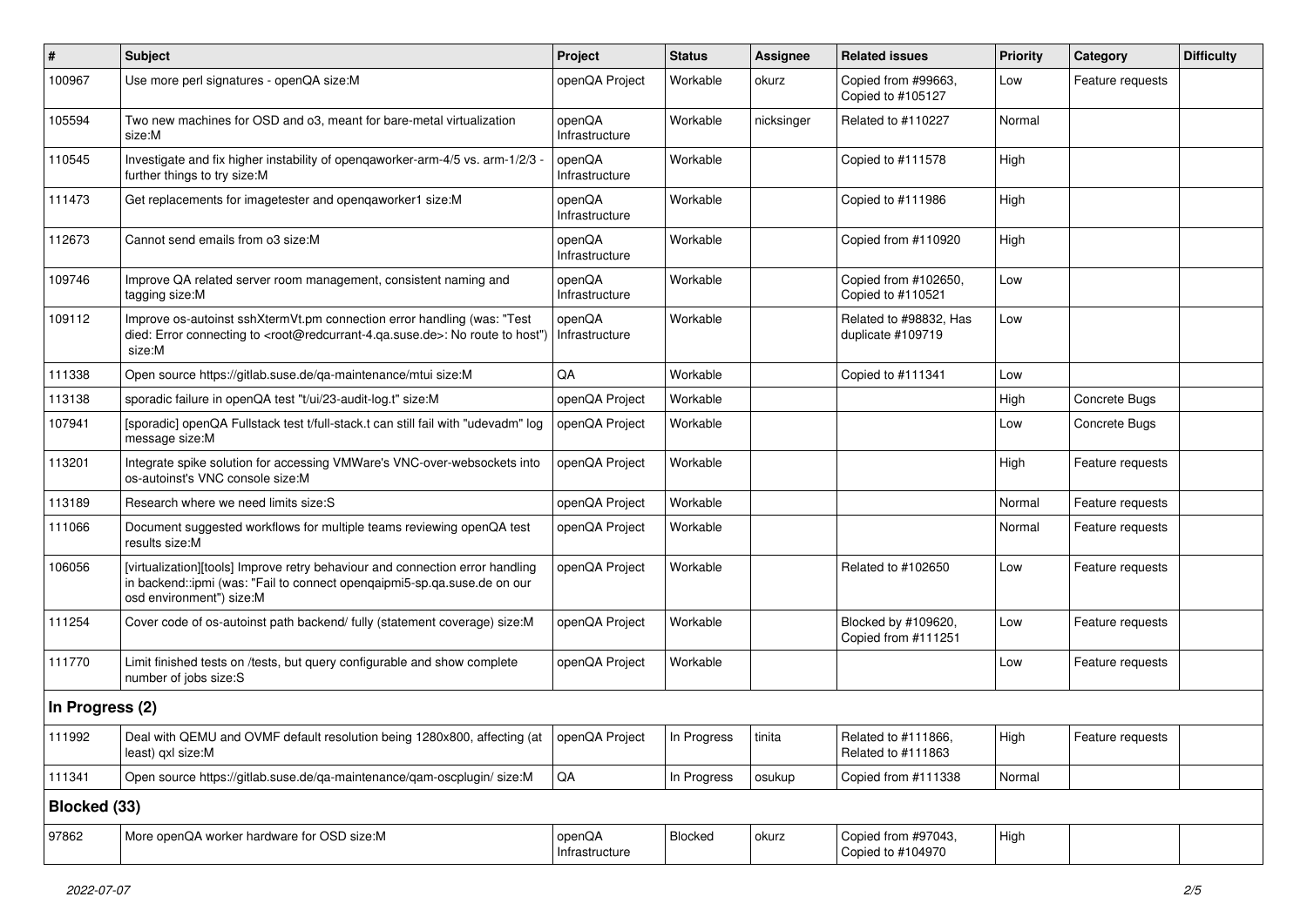| $\vert$ # | <b>Subject</b>                                                                                                                                                                                                             | Project                  | <b>Status</b>  | <b>Assignee</b> | <b>Related issues</b>                                                                                                                                    | <b>Priority</b> | Category         | <b>Difficulty</b> |
|-----------|----------------------------------------------------------------------------------------------------------------------------------------------------------------------------------------------------------------------------|--------------------------|----------------|-----------------|----------------------------------------------------------------------------------------------------------------------------------------------------------|-----------------|------------------|-------------------|
| 110920    | Emails from o3 are rejected by mx2.suse.de for certain sender/recipients<br>size:S                                                                                                                                         | openQA<br>Infrastructure | <b>Blocked</b> | okurz           | Copied from #110629,<br>Copied to #112673                                                                                                                | High            |                  |                   |
| 91646     | [saga][epic] SUSE Maintenance QA workflows with fully automated testing,<br>approval and release                                                                                                                           | QA                       | Blocked        | okurz           | Copied to #99303                                                                                                                                         | Normal          |                  |                   |
| 96539     | Conclude migration of qam.suse.de                                                                                                                                                                                          | QA                       | Blocked        | okurz           |                                                                                                                                                          | Normal          |                  |                   |
| 94105     | [epic] Use feedback from openqa-investigate to automatically inform on<br>github pull requests, open tickets, weed out automatically failed tests                                                                          | QA                       | <b>Blocked</b> | okurz           | Related to #91773,<br>Related to #107014                                                                                                                 | Normal          |                  |                   |
| 110884    | [epic] Properly maintained open source mtui+oscqam                                                                                                                                                                         | QA                       | Blocked        | okurz           |                                                                                                                                                          | Normal          |                  |                   |
| 111347    | [saga][epic] Properly maintained Maintenance QA tooling                                                                                                                                                                    | QA                       | Blocked        | okurz           | Copied from #99303                                                                                                                                       | Normal          |                  |                   |
| 111863    | Upgrade o3 workers to openSUSE Leap 15.4                                                                                                                                                                                   | openQA<br>Infrastructure | <b>Blocked</b> | okurz           | Related to #111992,<br>Copied from #99189                                                                                                                | Normal          |                  |                   |
| 111866    | Upgrade osd workers and openqa-monitor to openSUSE Leap 15.4                                                                                                                                                               | openQA<br>Infrastructure | <b>Blocked</b> | okurz           | Related to #111992,<br>Copied from #99192                                                                                                                | Normal          |                  |                   |
| 111872    | Upgrade osd webUI host to openSUSE Leap 15.4                                                                                                                                                                               | openQA<br>Infrastructure | Blocked        | okurz           | Copied from #99198                                                                                                                                       | Normal          |                  |                   |
| 111986    | Ensure uno.openqanet.opensuse.org is properly used                                                                                                                                                                         | openQA<br>Infrastructure | Blocked        | okurz           | Copied from #111473                                                                                                                                      | Normal          |                  |                   |
| 109668    | [saga][epic] Stable and updated non-gemu backends for SLE validation                                                                                                                                                       | openQA Project           | Blocked        | okurz           | Related to #37339                                                                                                                                        | High            | Feature requests |                   |
| 80142     | [saga][epic] Scale out: Redundant/load-balancing deployments of openQA,<br>easy containers, containers on kubernetes                                                                                                       | openQA Project           | <b>Blocked</b> | okurz           | Related to #80466,<br>Related to #92893.<br>Related to #110497                                                                                           | High            | Feature requests |                   |
| 100688    | [epic][virtualization][3rd party hypervisor] Add svirt backend compatibility for<br>vmware 7.0                                                                                                                             | openQA Project           | <b>Blocked</b> | okurz           |                                                                                                                                                          | High            | Feature requests |                   |
| 109656    | [epic] Stable non-gemu backends                                                                                                                                                                                            | openQA Project           | Blocked        | okurz           | Related to #99345                                                                                                                                        | Normal          | Feature requests |                   |
| 91914     | [epic] Make reviewing openQA results per squad easier                                                                                                                                                                      | openQA Project           | <b>Blocked</b> | okurz           | Related to #52655,<br>Related to #93710, Copied<br>from #91467, Copied to<br>#99306                                                                      | Normal          | Feature requests |                   |
| 92854     | [epic] limit overload of openQA webUI by heavy requests                                                                                                                                                                    | openQA Project           | Blocked        | okurz           | Copied from #92770                                                                                                                                       | Normal          | Feature requests |                   |
| 97190     | Limit size of initial requests everywhere, e.g. /, /tests, etc., over webUI and<br>API                                                                                                                                     | openQA Project           | <b>Blocked</b> | okurz           | Related to #41054,<br>Related to #110680,<br>Related to #110677                                                                                          | Normal          | Feature requests |                   |
| 98472     | [epic] Scale out: Disaster recovery deployments of existing openQA<br>infrastructures                                                                                                                                      | openQA Project           | Blocked        | okurz           |                                                                                                                                                          | Normal          | Feature requests |                   |
| 106922    | [epic][sporadic] openqa_from_git fails in dashboard due to<br>ensure_unlocked_desktop not expecting password entry screen in case of<br>locked desktop auto_review:"match=desktop-runner, screenlock timed<br>out.*":retry | openQA Project           | Blocked        | okurz           | Related to #103122.<br>Related to #92092.<br>Related to #44441,<br>Related to #46589,<br>Related to #64078, Copied<br>from #106919, Copied to<br>#108527 | Normal          | Feature requests |                   |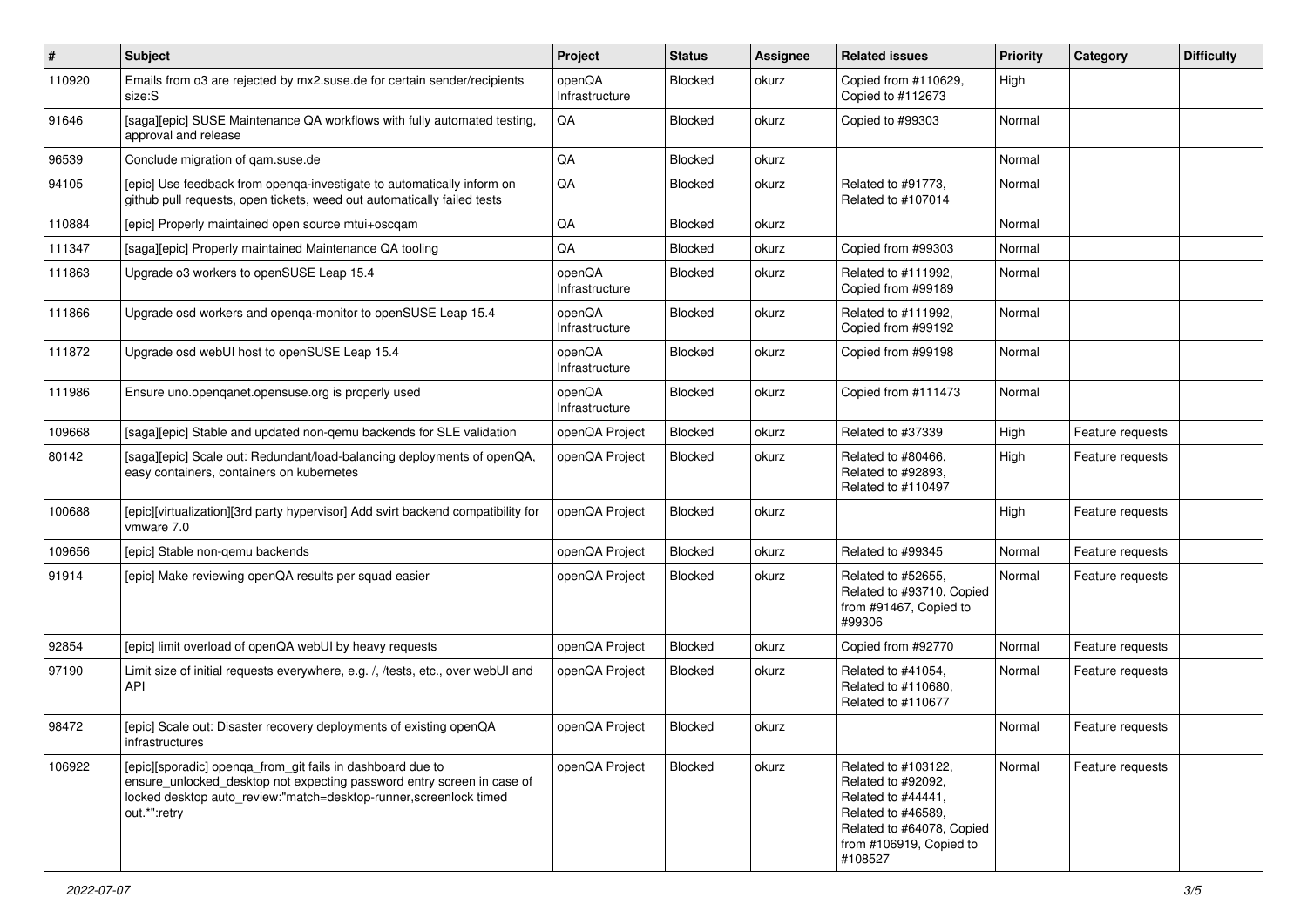| $\vert$ #     | Subject                                                                                                                                                                        | <b>Project</b>           | <b>Status</b>  | <b>Assignee</b> | <b>Related issues</b>                    | Priority | Category         | <b>Difficulty</b> |
|---------------|--------------------------------------------------------------------------------------------------------------------------------------------------------------------------------|--------------------------|----------------|-----------------|------------------------------------------|----------|------------------|-------------------|
| 108527        | [epic] os-autoinst plugins (or wheels or leaves or scrolls) for scalable code<br>reuse of helper functions and segmented test distributions                                    | openQA Project           | Blocked        | okurz           | Copied from #106922                      | Normal   | Feature requests |                   |
| 109846        | [epic] Ensure all our database tables accomodate enough data, e.g. bigint for<br>ids                                                                                           | openQA Project           | Blocked        | okurz           | Copied from #109836                      | Normal   | Feature requests |                   |
| 99660         | [epic] Use more perl signatures in our perl projects                                                                                                                           | openQA Project           | Blocked        | okurz           |                                          | Low      | Feature requests |                   |
| 109740        | [epic] Stable os-autoinst unit tests with good coverage                                                                                                                        | openQA Project           | Blocked        | okurz           | Related to #109620                       | Low      | Feature requests |                   |
| 111860        | [epic] Upgrade all our infrastructure, e.g. o3+osd workers+webui and<br>production workloads, to openSUSE Leap 15.4                                                            | openQA Project           | Blocked        | okurz           | Copied from #99183                       | Normal   | Organisational   |                   |
| 99579         | [epic][retro] Follow-up to "Published QCOW images appear to be<br>uncompressed"                                                                                                | openQA Project           | Blocked        | okurz           | Related to #96557, Copied<br>from #99246 | Low      | Organisational   |                   |
| 103736        | Make aarch64 machine chan-1 up and running after it is broken size:M                                                                                                           | openQA<br>Infrastructure | Blocked        | nicksinger      |                                          | High     |                  |                   |
| 101048        | [epic] Investigate and fix higher instability of opengaworker-arm-4/5 vs.<br>$arm-1/2/3$                                                                                       | openQA Project           | Blocked        | mkittler        | Related to #101030                       | High     | Concrete Bugs    |                   |
| 98952         | [epic] t/full-stack.t sporadically fails "clickElement: element not interactable"<br>and other errors                                                                          | openQA Project           | Blocked        | mkittler        | Related to #101734                       | Low      | Concrete Bugs    |                   |
| 103962        | [saga][epic] Easy multi-machine handling: MM-tests as first-class citizens                                                                                                     | openQA Project           | Blocked        | mkittler        | Copied to #112862                        | Normal   | Feature requests |                   |
| 103971        | [epic] Easy *re*-triggering and cloning of multi-machine tests                                                                                                                 | openQA Project           | <b>Blocked</b> | mkittler        | Related to #66071                        | Normal   | Feature requests |                   |
| 112367        | [tools] python-paramiko on Leap/SLE throws exception with ed25519 key<br>size:M                                                                                                | QA                       | Blocked        | jbaier_cz       |                                          | Normal   |                  |                   |
| 108530        | os-autoinst plugins: x11_start_program from os-autoinst-distri-openQA<br>dynamically loaded from another git repo size:M                                                       | openQA Project           | Blocked        | cdywan          | Related to #81899                        | Normal   | Feature requests |                   |
| Feedback (10) |                                                                                                                                                                                |                          |                |                 |                                          |          |                  |                   |
| 112898        | Minion workers alert triggering on and off size:M                                                                                                                              | QA                       | Feedback       | okurz           | Related to #96380                        | High     |                  |                   |
| 113087        | [ga-tools][gem-bot] malformed data in smelt incident causes smelt sync fail                                                                                                    | QA                       | Feedback       | okurz           |                                          | High     |                  |                   |
| 111171        | Handle installation of new FC switch                                                                                                                                           | openQA<br>Infrastructure | Feedback       | okurz           |                                          | Low      |                  |                   |
| 113030        | test distribution directory git revision can be parsed as "UNKNOWN" and<br>openQA investigation fails to show test git log                                                     | openQA Project           | Feedback       | okurz           |                                          | High     | Concrete Bugs    |                   |
| 111989        | Seems like o3 machines do not automatically reboot anymore, likely<br>because we continuously call `zypper dup` so that the nightly upgrades don't<br>find any changes? size:M | openQA Project           | Feedback       | okurz           | Copied from #105379                      | Normal   | Concrete Bugs    |                   |
| 113282        | Many incompletes due to VNC error "backend died: unexpected end of data<br>at /usr/lib/os-autoinst/consoles/VNC.pm line 183.", especially on o3/aarch64                        | openQA Project           | Feedback       | mkittler        | Related to #111004                       | Normal   | Concrete Bugs    |                   |
| 112265        | Just use bigint in all our database tables (for auto-incremented ID-columns)                                                                                                   | openQA Project           | Feedback       | mkittler        | Related to #112718                       | Normal   | Feature requests |                   |